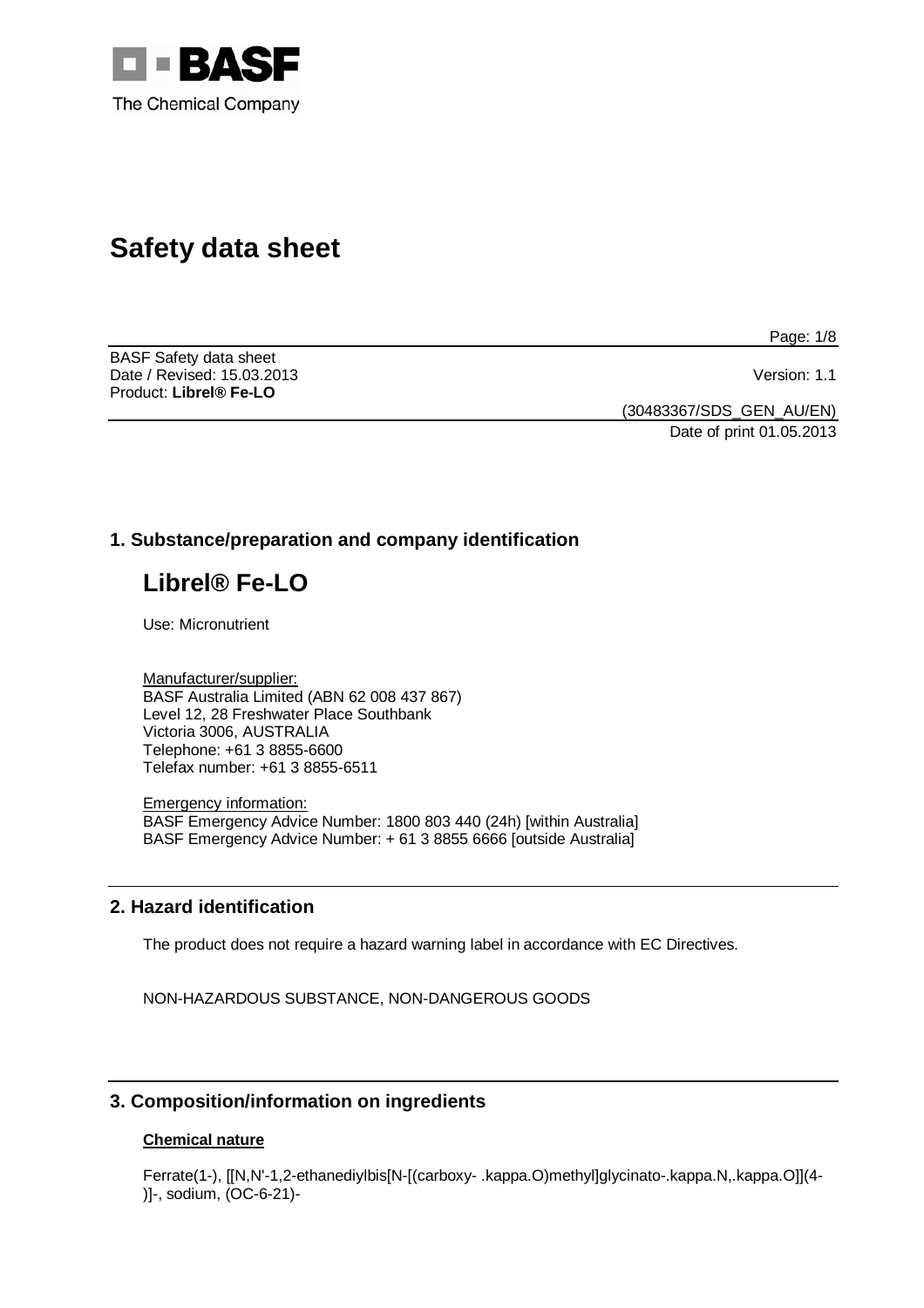Page: 2/8

BASF Safety data sheet Date / Revised: 15.03.2013 Version: 1.1 Product: **Librel® Fe-LO**

(30483367/SDS\_GEN\_AU/EN)

Date of print 01.05.2013

CAS Number: 15708-41-5 EC-Number: 239-802-2

# **4. First-Aid Measures**

General advice: Remove contaminated clothing.

If inhaled: Keep patient calm, remove to fresh air, seek medical attention.

On skin contact: Wash thoroughly with soap and water.

On contact with eyes: Wash affected eyes for at least 15 minutes under running water with eyelids held open.

On ingestion: Rinse mouth and then drink plenty of water.

Note to physician:

Symptoms: No significant symptoms are expected due to the non-classification of the product. Treatment: Treat according to symptoms (decontamination, vital functions), no known specific antidote.

# **5. Fire-Fighting Measures**

Suitable extinguishing media: dry powder, foam, carbon dioxide, water spray

Unsuitable extinguishing media for safety reasons: water jet

Specific hazards: carbon oxides, nitrogen oxides

Special protective equipment: Wear a self-contained breathing apparatus.

Further information:

The degree of risk is governed by the burning substance and the fire conditions. Contaminated extinguishing water must be disposed of in accordance with official regulations.

## **6. Accidental Release Measures**

Personal precautions:

Avoid dust formation. Use personal protective clothing. Information regarding personal protective measures see, section 8.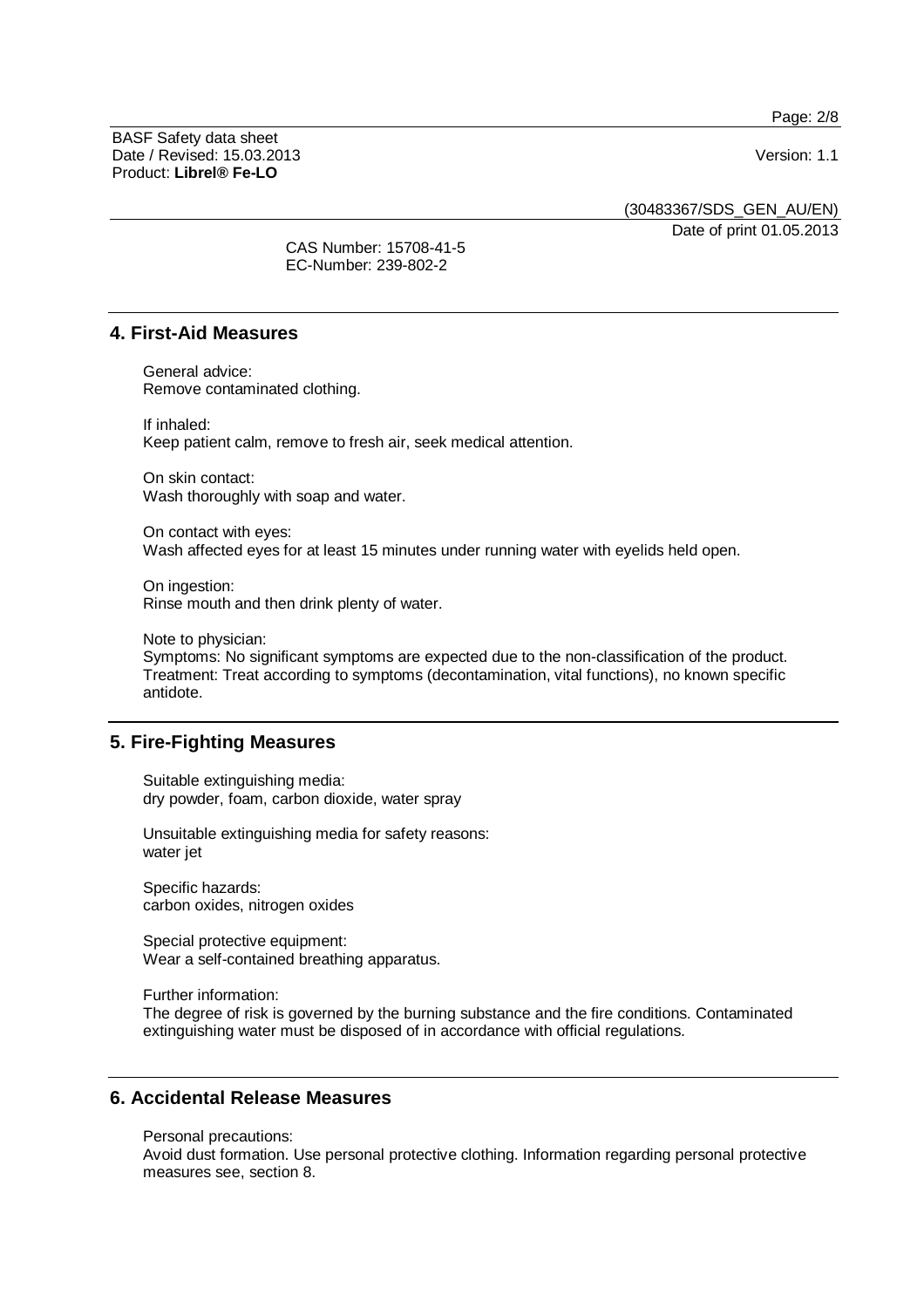Page: 3/8

BASF Safety data sheet Date / Revised: 15.03.2013 Version: 1.1 Product: **Librel® Fe-LO**

(30483367/SDS\_GEN\_AU/EN)

Date of print 01.05.2013

Environmental precautions: Contain contaminated water/firefighting water. Do not discharge into drains/surface waters/groundwater.

Methods for cleaning up or taking up: For small amounts: Pick up with suitable appliance and dispose of. For large amounts: Contain with dust binding material and dispose of. Avoid raising dust.

# **7. Handling and Storage**

#### **Handling**

Protection against fire and explosion: Avoid dust formation. Take precautionary measures against static discharges.

Dust explosion class: none.

#### Storage

Further information on storage conditions: Keep container tightly closed and dry; store in a cool place.

# **8. Exposure controls and personal protection**

Components with occupational exposure limits

no exposure standard allocated

#### Personal protective equipment

#### Respiratory protection:

Suitable respiratory protection for lower concentrations or short-term effect: Particle filter with medium efficiency for solid and liquid particles (e.g. EN 143 or 149, Type P2 or FFP2)

#### Hand protection:

#### Chemical resistant protective gloves

Suitable materials also with prolonged, direct contact (Recommended: Protective index 6, corresponding > 480 minutes of permeation time according to EN 374):

e.g. nitrile rubber (0.4 mm), chloroprene rubber (0.5 mm), polyvinylchloride (0.7 mm) and other Supplementary note: The specifications are based on tests, literature data and information of glove manufacturers or are derived from similar substances by analogy. Due to many conditions (e.g. temperature) it must be considered, that the practical usage of a chemical-protective glove in practice may be much shorter than the permeation time determined through testing. Manufacturer's directions for use should be observed because of great diversity of types.

Eye protection: Safety glasses with side-shields.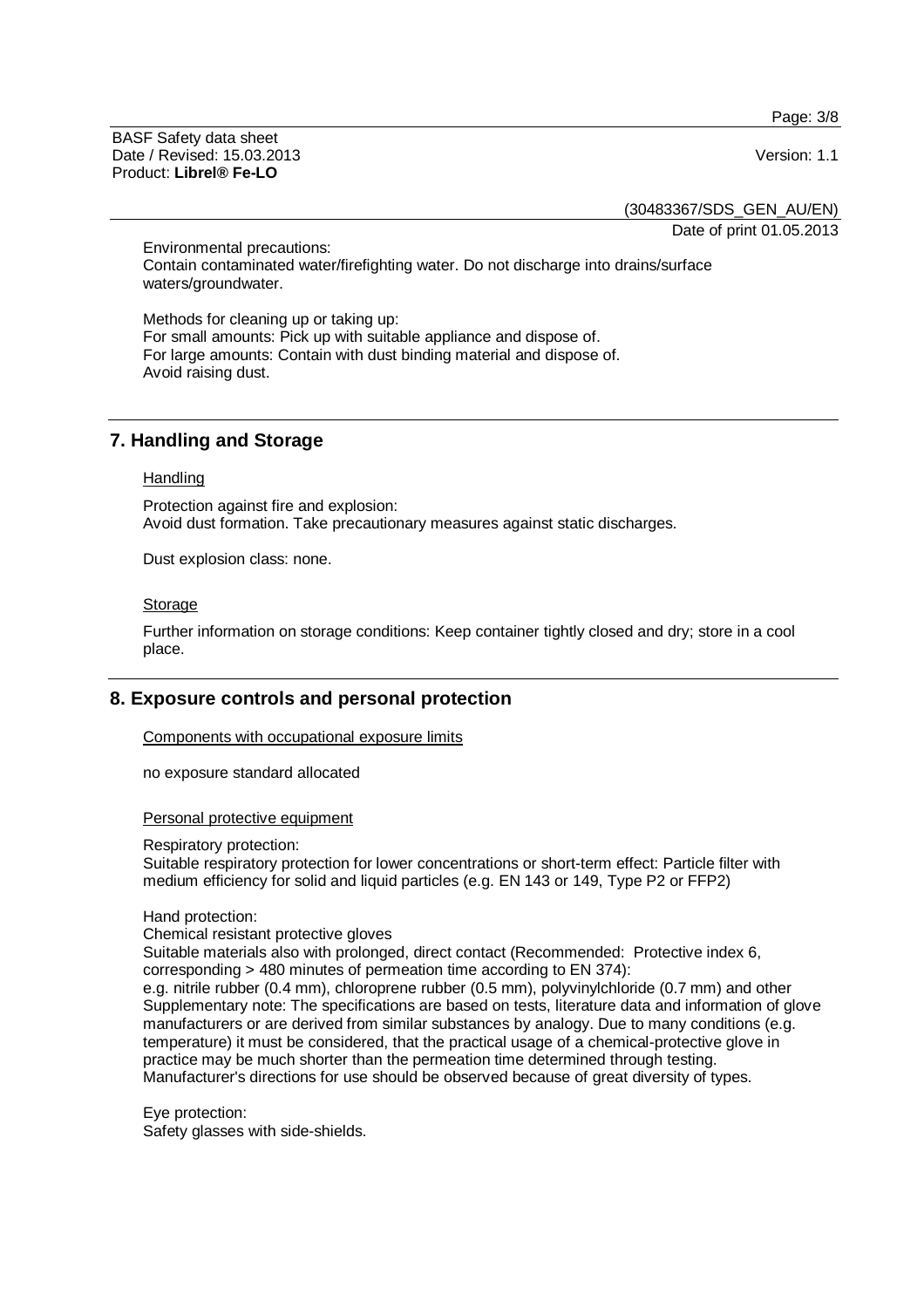Page: 4/8

BASF Safety data sheet Date / Revised: 15.03.2013 Version: 1.1 Product: **Librel® Fe-LO**

(30483367/SDS\_GEN\_AU/EN)

Date of print 01.05.2013

Body protection:

Body protection must be chosen depending on activity and possible exposure, e.g. apron, protecting boots, chemical-protection suit (according to EN 14605 in case of splashes or EN ISO 13982 in case of dust).

General safety and hygiene measures:

Handle in accordance with good industrial hygiene and safety practice. Wearing of closed work clothing is recommended.

# **9. Physical and Chemical Properties**

| Form:<br>Colour:<br>Odour:                      | crystalline<br>yellow to brown<br>odourless              |                                                               |
|-------------------------------------------------|----------------------------------------------------------|---------------------------------------------------------------|
| pH value:                                       | $4.5 - 5.5$<br>(20 g/l)                                  |                                                               |
| decomposition point:<br>Boiling point:          | $>211$ °C                                                | (OECD Guideline 102)                                          |
|                                                 | not applicable                                           |                                                               |
| Flash point:                                    |                                                          |                                                               |
| Flammability:<br>Lower explosion limit:         | not applicable<br>not highly flammable                   |                                                               |
|                                                 | not applicable                                           |                                                               |
| Upper explosion limit:                          | not applicable                                           |                                                               |
| Ignition temperature:                           |                                                          |                                                               |
| Self ignition:                                  | not applicable<br>not self-igniting                      | Test type: Spontaneous self-<br>ignition at room-temperature. |
| Self heating ability:                           | It is not a substance capable of<br>spontaneous heating. |                                                               |
| Explosion hazard:<br>Fire promoting properties: | not explosive<br>not fire-propagating                    | (Directive 92/69/EEC, A.14)<br>(Directive 92/69/EEC, A.17)    |
| Vapour pressure:                                | < 0.000001 hPa<br>(25 °C)                                |                                                               |
| Density:                                        | 1.78 g/cm3                                               | (OECD Guideline 109)                                          |
| Relative density:                               | (20 °C)<br>1.7808<br>(20 °C)                             | (OECD Guideline 109)                                          |
| Bulk density:                                   | 900 kg/m3                                                |                                                               |
| Solubility in water:                            |                                                          |                                                               |
|                                                 | 72 g/l<br>(25 °C)                                        |                                                               |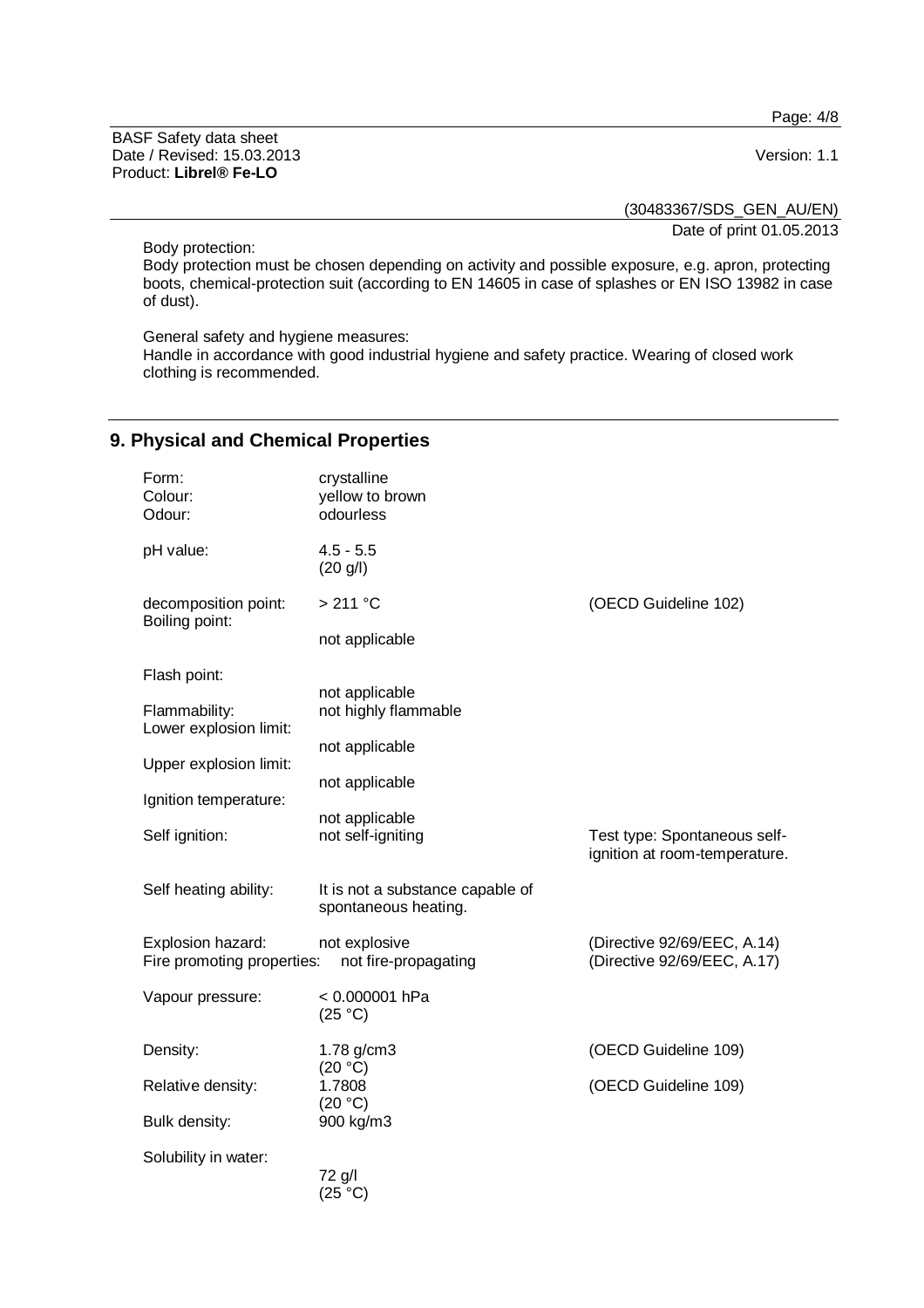Page: 5/8

BASF Safety data sheet Date / Revised: 15.03.2013 Version: 1.1 Product: **Librel® Fe-LO**

(30483367/SDS\_GEN\_AU/EN)

|                                                           |                                      | Date of print 01.05.2013  |
|-----------------------------------------------------------|--------------------------------------|---------------------------|
| Partitioning coefficient n-octanol/water (log Pow): -8.84 |                                      | (calculated)              |
|                                                           | The data refers to the undissociated |                           |
|                                                           | form of the substance.               |                           |
| Surface tension:                                          | 73.7 mN/m                            | (OECD-Guideline 115, OECD |
|                                                           | (22 °C; 1.02 g/l)                    | harmonized ring method)   |
|                                                           |                                      |                           |
| Viscosity, dynamic:                                       |                                      |                           |
|                                                           | not applicable                       |                           |

# **10. Stability and Reactivity**

Conditions to avoid: Avoid dust formation. Avoid extreme temperatures.

Substances to avoid: strong bases, oxidizing agents

Corrosion to metals: No corrosive effect on metal.

Hazardous decomposition products: No hazardous decomposition products if stored and handled as prescribed/indicated.

# **11. Toxicological Information**

#### **Acute toxicity**

Assessment of acute toxicity: Virtually nontoxic after a single ingestion.

Virtually nontoxic after a single ingestion. Virtually nontoxic after a single skin contact. Virtually nontoxic by inhalation.

LD50 rat (oral): approx. 10,000 mg/kg Literature data.

LC50 rat (by inhalation): > 2.75 mg/l 4 h (OECD Guideline 403) An aerosol was tested.

LD50 rat (dermal): > 2,000 mg/kg (OECD Guideline 402)

## **Irritation**

Assessment of irritating effects: Not irritating to the skin. Not irritating to the eyes.

Primary skin irritation rabbit: non-irritant (OECD Guideline 404)

Primary irritations of the mucous membrane rabbit: non-irritant (OECD Guideline 405)

## **Sensitization**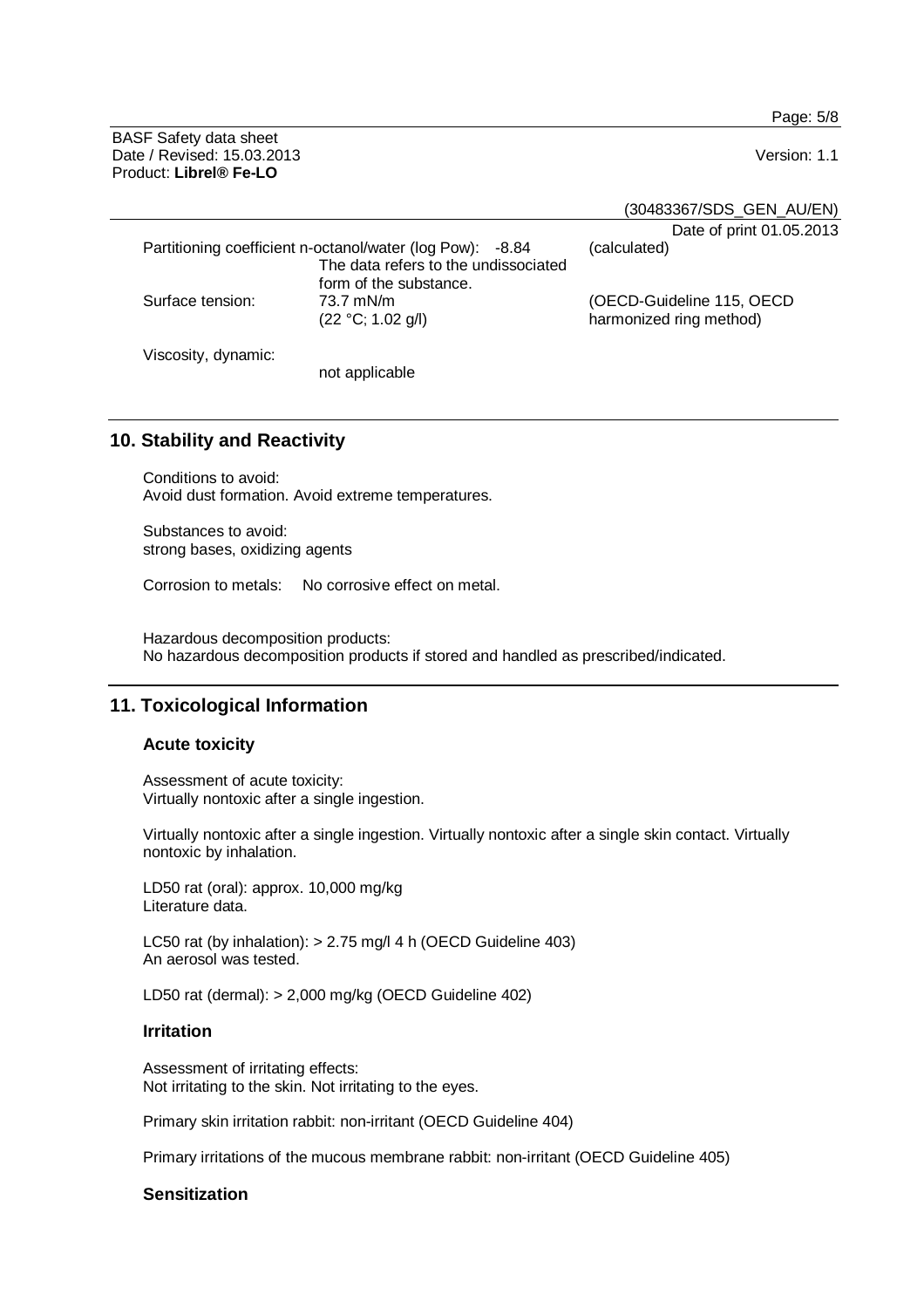Page: 6/8

BASF Safety data sheet Date / Revised: 15.03.2013 Version: 1.1 Product: **Librel® Fe-LO**

(30483367/SDS\_GEN\_AU/EN)

Date of print 01.05.2013

Assessment of sensitization: No sensitizing effect.

rat: Non-sensitizing. (OECD Guideline 429)

## **Repeated dose toxicity**

Assessment of repeated dose toxicity: No adverse effects were observed after repeated exposure in animal studies.

## **Genetic toxicity**

Assessment of mutagenicity:

Most of the results from the available studies show no evidence of a mutagenic effect. At high concentrations the chelating properties interfere with the essential cation concentrations in the culture medium and within the cells.

## **Carcinogenicity**

Assessment of carcinogenicity: No data available.

# **12. Ecological Information**

## **Ecotoxicity**

Assessment of aquatic toxicity:

There is a high probability that the product is not acutely harmful to aquatic organisms. The inhibition of the degradation activity of activated sludge is not anticipated when introduced to biological treatment plants in appropriate low concentrations.

Toxicity to fish:

LC50 (96 h) > 100 mg/l, Oncorhynchus mykiss (OECD 203; ISO 7346; 84/449/EEC, C.1, static) Limit concentration test only (LIMIT test). No mortality was observed. Nominal values (confirmed by concentration control analytics)

Aquatic invertebrates: EC50 (48 h) > 100 mg/l, Daphnia magna

Aquatic plants:

EC50 (72 h) > 60.6 mg/l (growth rate), Pseudokirchneriella subcapitata (OECD Guideline 201, static) Inhibition of algal growth is due to the complexing properties of the substance and is not ascribed to an intrinsic toxicity.

EC10 (72 h) > 100 mg/l (growth rate), Desmodesmus subspicatus (Guideline 92/69/EEC, C.3, static) The product has not been tested. The statement has been derived from substances/products of a similar structure or composition. Nominal concentration.

Microorganisms/Effect on activated sludge: No observed effect concentration (3 h) 640 mg/l, (OECD Guideline 209, static)

Chronic toxicity to fish: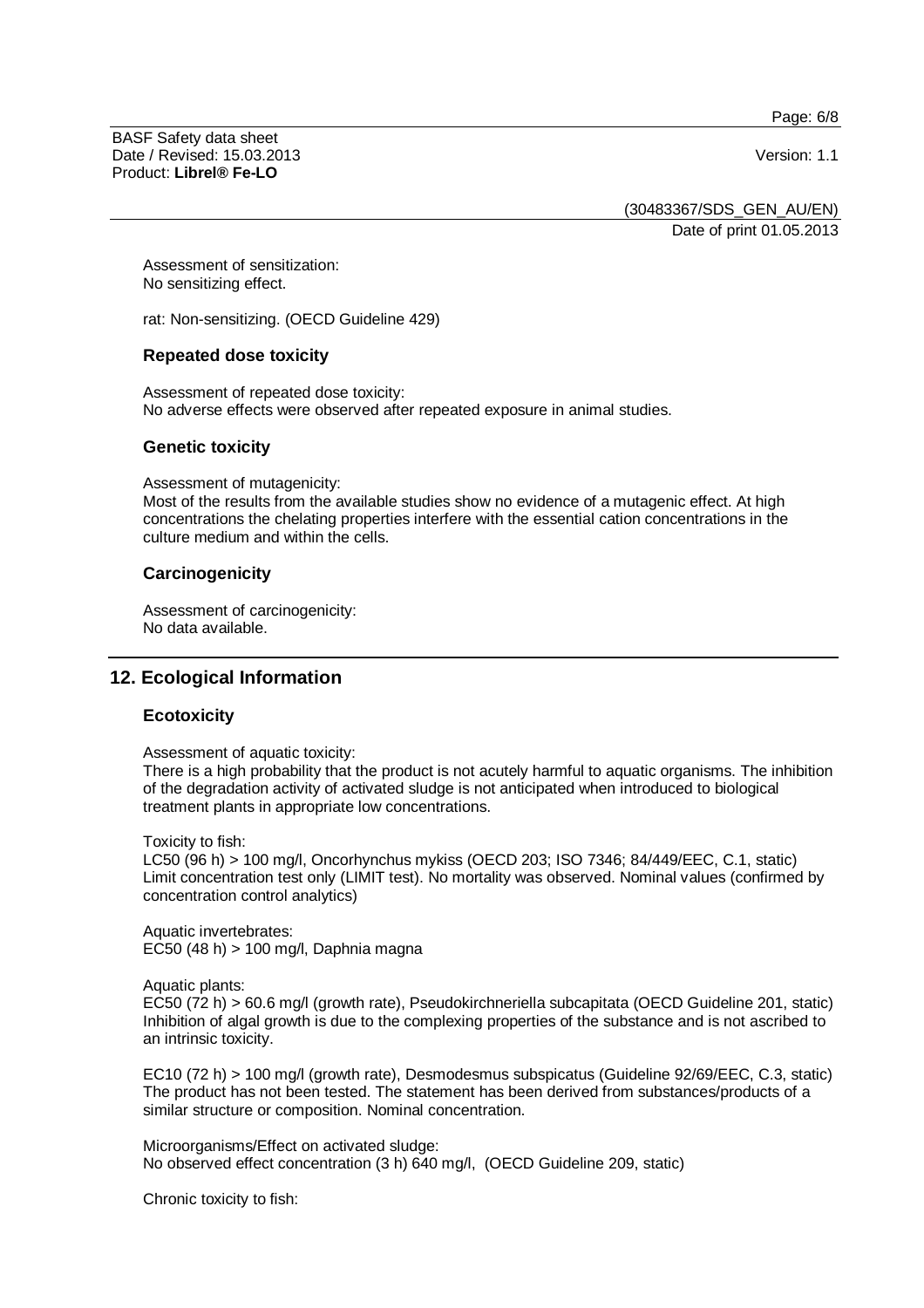Page: 7/8

BASF Safety data sheet Date / Revised: 15.03.2013 Version: 1.1 Product: **Librel® Fe-LO**

(30483367/SDS\_GEN\_AU/EN)

Date of print 01.05.2013

No observed effect concentration (35 d) >= 25.7 mg/l, Brachydanio rerio (OECD Guideline 210, Flow through.)

The product has not been tested. The statement has been derived from substances/products of a similar structure or composition.

Chronic toxicity to aquatic invertebrates:

No observed effect concentration (21 d), 31 mg/l, Daphnia magna (semistatic) The product has not been tested. The statement has been derived from substances/products of a similar structure or composition. Nominal values (confirmed by concentration control analytics)

## **Mobility**

Assessment transport between environmental compartments: Adsorption to solid soil phase is not expected.

## **Persistence and degradability**

Assessment biodegradation and elimination (H2O): Not readily biodegradable (by OECD criteria).

Elimination information: 0 - 10 % BOD of the ThOD (30 d) (OECD 301D; EEC 92/69, C.4-E) (aerobic, domestic sewage)

Assessment of stability in water: According to structural properties, hydrolysis is not expected/probable.

## **Bioaccumulation potential**

Assessment bioaccumulation potential: Because of the n-octanol/water distribution coefficient (log Pow) accumulation in organisms is not to be expected.

# **13. Disposal Considerations**

Must be disposed of or incinerated in accordance with local regulations.

Contaminated packaging: Uncontaminated packaging can be re-used. Packs that cannot be cleaned should be disposed of in the same manner as the contents.

# **14. Transport Information**

**Domestic transport:** 

Not classified as a dangerous good under transport regulations

**Sea transport**  IMDG

Not classified as a dangerous good under transport regulations